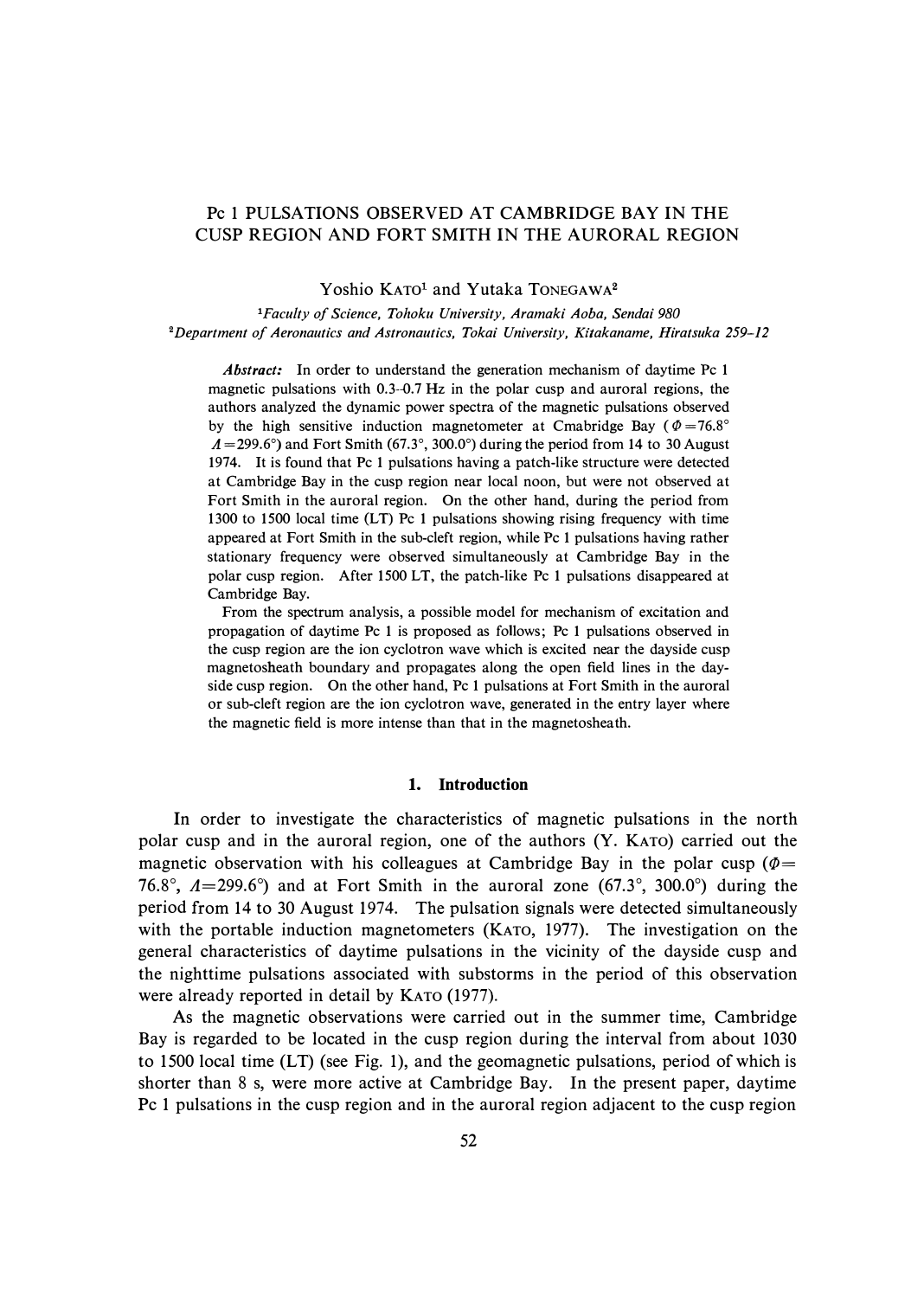





Fig. 2. Dynamic power spectra of daytime Pc 1 pulsations in the H component observed at Cambridge Bay (top panel) and Fort Smith (bottom panel) during the period from 1000 to 1700 LT on August 28, 1974.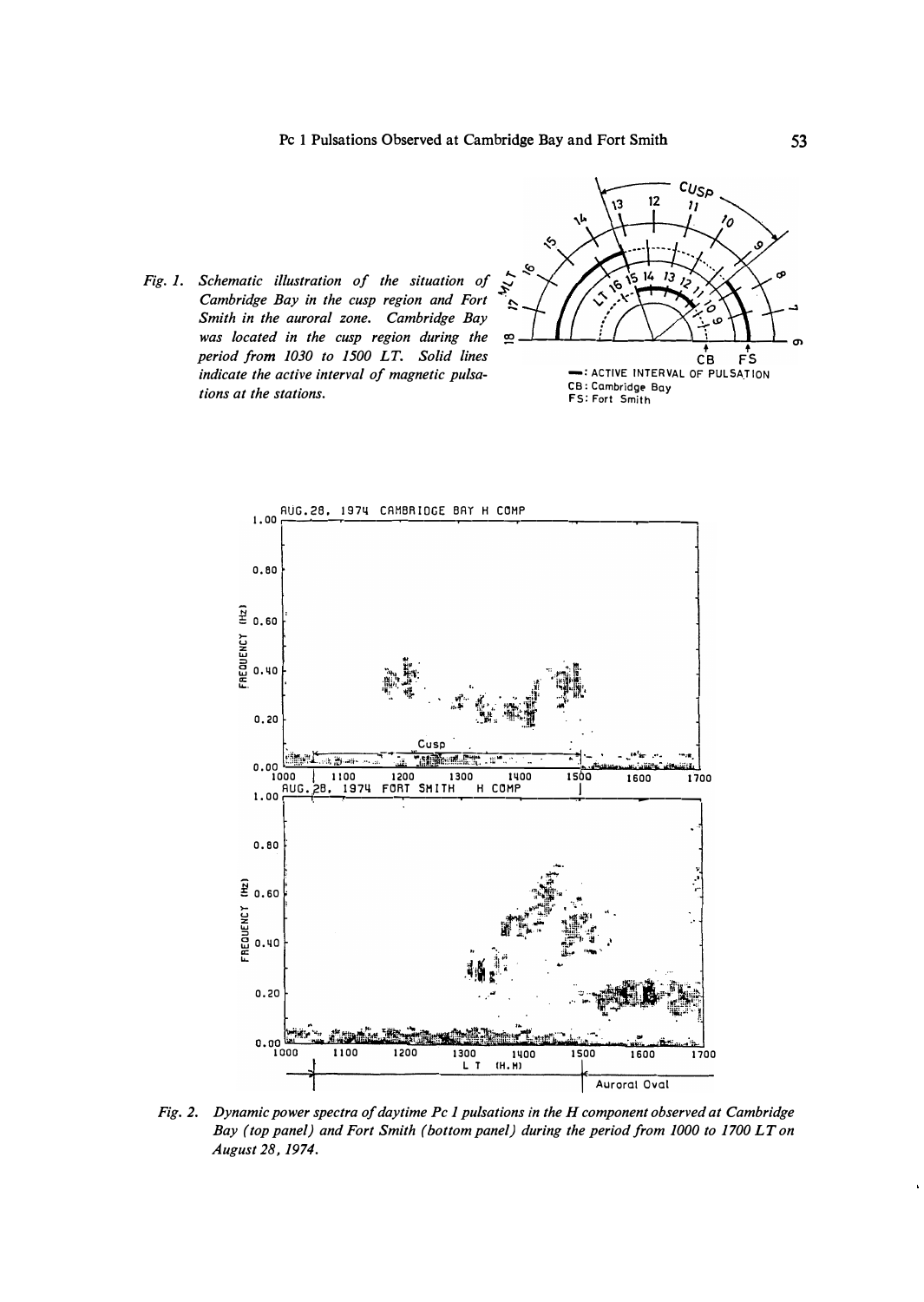**are investigated by examining dynamic spectra of the magnetic pulsations. It is found that Pc 1 pulsations having a patch-like structure were detected at Cambridge Bay in the cusp region near local noon, but were not observed at Fort Smith in the auroral region. On the other hand, during the period from 1300 to 1500 LT Pc 1 pulsations with the frequency rising with time appeared at Fort Smith in the sub-cleft region, while Pc 1 pulsations having rather stationary frequency were observed simultaneously at Cambridge Bay in the polar cusp region.** 

### **2. Pc 1 Pulsations in the Polar Cusp and Sub-Cleft Regions**

**Figure 2 shows one example of the dynamic spectra of magnetic variations observed at Cambridge Bay and Fort Smith. Daytime Pc 1 pulsations with frequency of about 0.2-0. 7 Hz observed at both stations indicate a patch-like structure. It is noteworthy that near local noon the Pc 1 pulsations can be detected only in the cusp region (Cambridge Bay), but not observed in the sub-cleft region (Fort Smith). In the afternoon time from 1300 to 1500 LT Pc 1 pulsations were observed simultaneously at both stations, but the dominant frequency of the Pc 1 pulsations was slightly higher at Fort Smith** *(i.e.,* **0.3-0. 7 Hz) than at Cambridge Bay** *(i.e.,* **0.2-0.4 Hz). After 1500 LT, Pc 1 pulsations appeared predominantly only at Fort Smith in the auroral zone as shown in the figure.** 

**The same Pc 1 events observed at both stations are presented in the records of induction and ordinary magnetograms in Figs. 3 and 4. Since the ordinary magnetometer was not operated at Fort Smith, the ordinary magnetogram at Baker Lake**   $(\Phi = 73.8^{\circ}, \ \Lambda = 318.5^{\circ})$  is used for the reference in the figures. From the dynamic



*Fig. 3. Dynamic spectrum of daytime Pc 1 pulsations and induction and ordinary magnetograms obtained at Cambridg Bay.*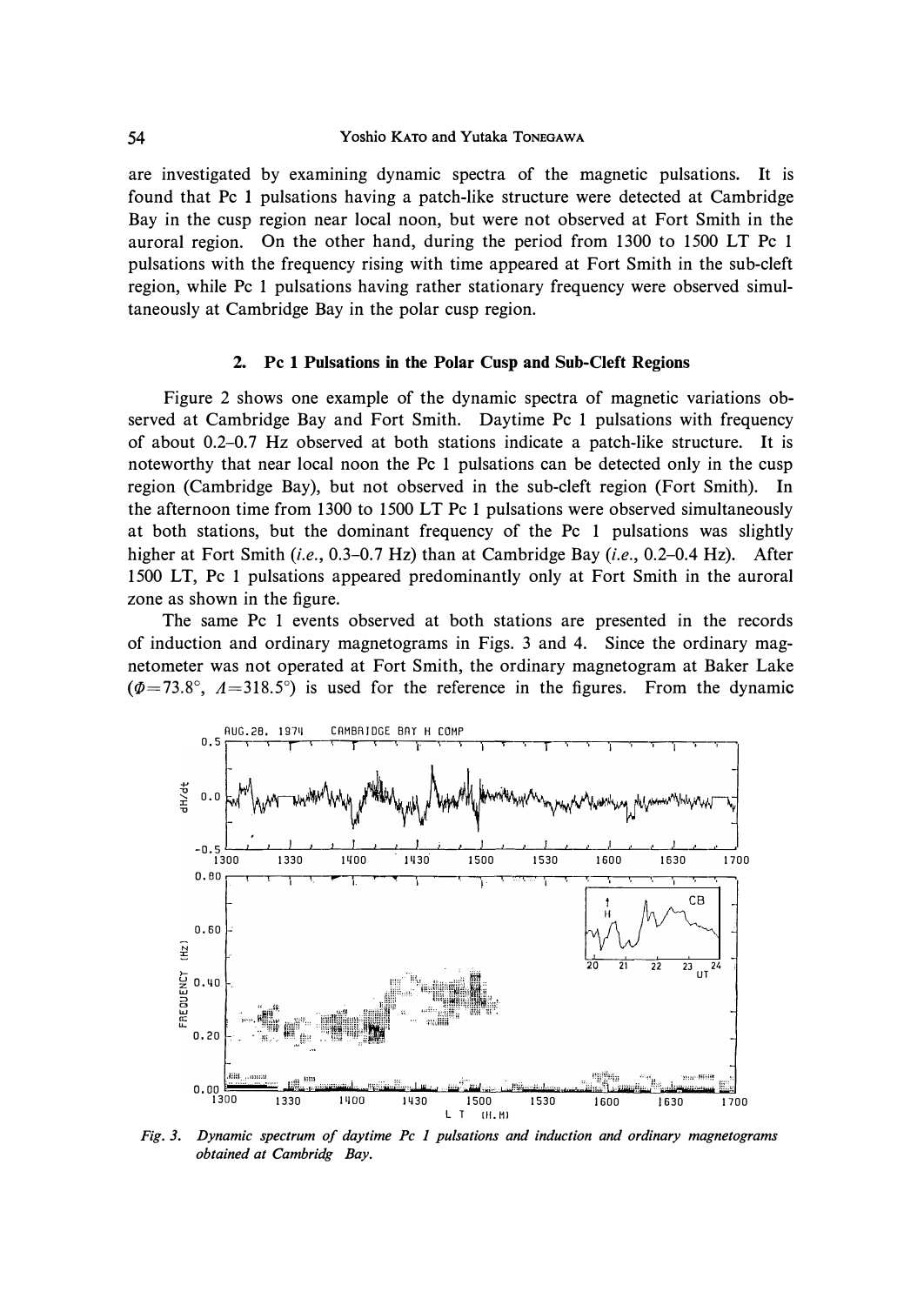

Fig. 4. Dynamic spectrum of daytime Pc 1 pulsations and amplitude-time records at Fort Smith, and ordinary magnetogram obtained at Baker Lake.



Fig. 5. Another example of dynamic spectra of daytime Pc 1 pulsations observed at Cambridge Bay (top panel) and Fort Smith (bottom panel) during the interval from 1400 to 1700 LT on August 27, 1974.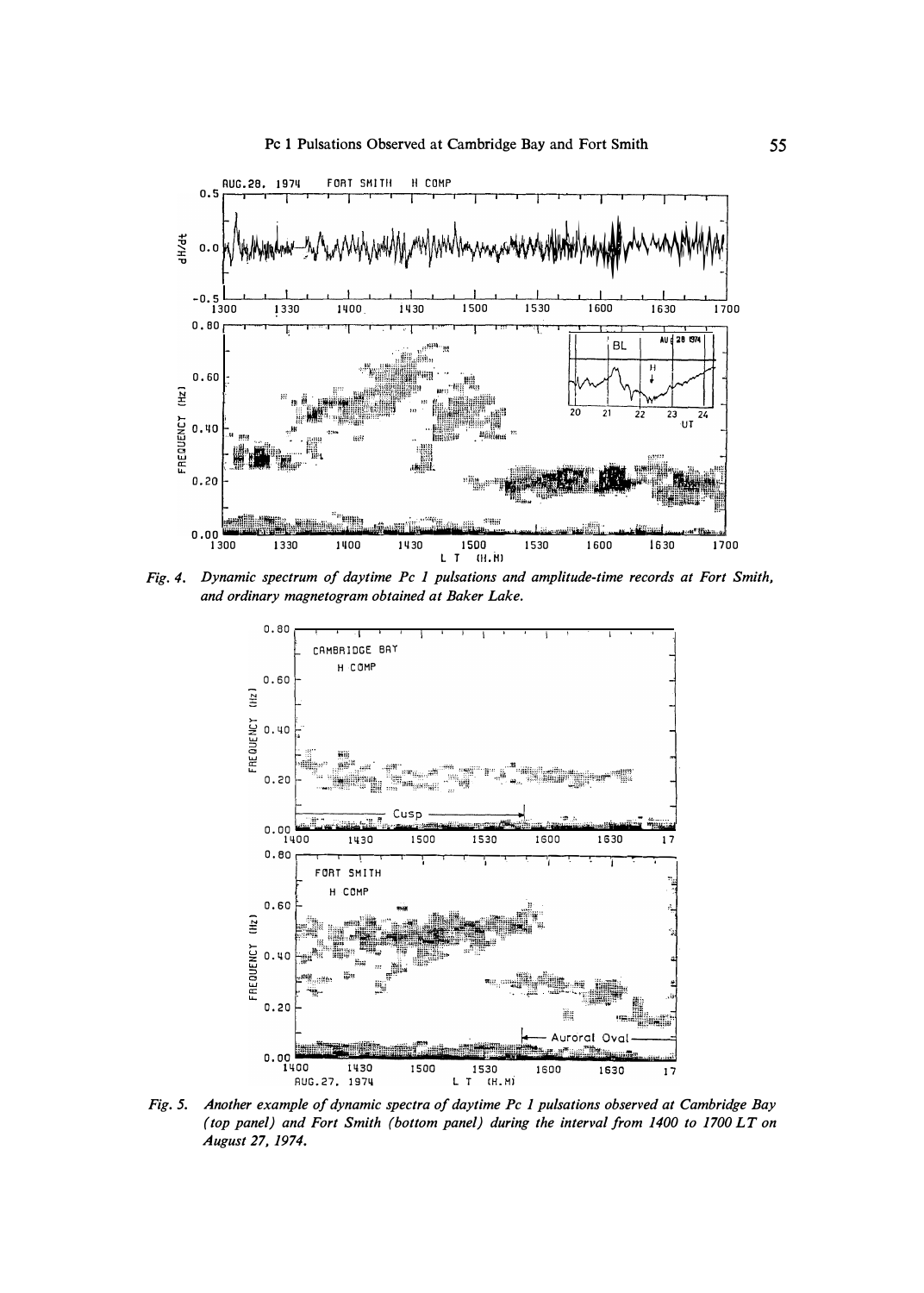spectra of the induction magnetograms at Cambridge Bay, we found that the activity of magnetic pulsations in the cusp region becomes suddenly calm after 1500 LT, when the station goes beyond the cusp region.

Figure 5 shows another example of Pc 1 pulsations observed at both stations. In this case the dominant frequency of Pc 1 pulsations at Fort Smith indicates a positive gradient in the dynamic spectrum from 0.3 to 0.6 Hz according to the local time, that is, the observation site at Fort Smith is located in the sub-cleft zone near local noon and in the auroral zone after 1530 LT. On the other hand, before 1530 LT Pc 1 magnetic pulsations with a patch-like structure were detected at Cambridge Bay in the cusp region. After 1530 LT Pc 1 pulsations having a continuous band were observed at Cambridge Bay, indicating that the station entered in the auroral zone in this case due to the intense substorm activity.

## **3. Conclusion; A Possible Model of Dynamic Pc 1 Pulsations in the Polar Cusp and Sub-Cleft Region**

On the basis of the above-mentioned analysis, the authors propose the possible model of generation mechanisms of Pc 1 pulsations in the polar cusp, sub-cleft and auroral regions. Daytime Pc 1 pulsations in the dayside cusp are believed to be ex-



*Fig. 6. Schematic illustration of the generation and propagation mechanisms. The daytime Pc I pulsations observed in the polar cusp region are believed to be ion-cyclotron wave which is excited near the cusp magnetosheath boundary and propagates along the field lines in the cusp into the polar ionosphere. On the other hand, Pc I pulsations detected in the sub-cleft region must be ion-cyclotron wave excited in the entry layer, where the excitation region would move across the ambient magnetic field toward the inner magnetosphere.*